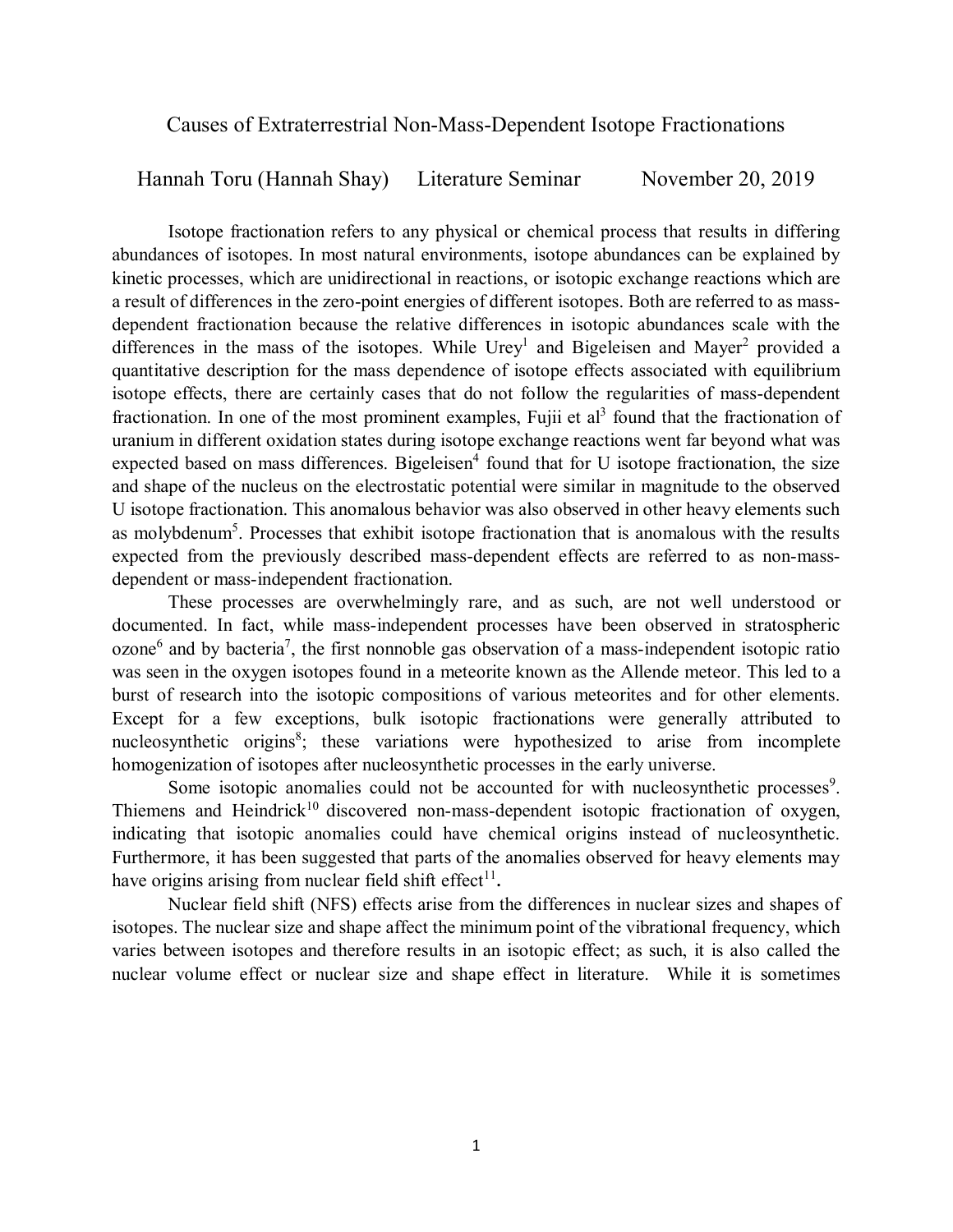convenient in equilibrium isotope fractionation theory to imagine the positive charge on an atomic



*Figure 1. Electrostatic po tential binding of an electron to a nucleus. It is higher for a larger nucleus than a smaller one<sup>6</sup> .*

epsilon notation.

$$
\varepsilon = \left(\frac{hc}{kT}\right) \times \delta\left(r^2\right) \times A + \frac{1}{24} \left(\frac{h}{2\pi kT}\right)^2 \times \left(\frac{1}{m_1} - \frac{1}{m_2}\right) \times B
$$

nucleus as an infinitesimal point, it is actually spread over a finite volume of space, with a radius ranging that electrons interact with. As such, the electron is not bound as strongly to a true, finite-volume nucleus as is predicted when assuming a point-charge nucleus. In other words, the electrostatic potential binding an electron to a nucleus is higher (weaker) for a larger nucleus than for a smaller nucleus. This is illustrated in Figure 1.

The total equilibrium isotope fractionation equation, which describes both conventional mass-dependent and NFS, can be simplified using standard

Where  $m_1$  = light isotope,  $m_2$  = heavy isotope, T = temperature, k = Boltzmann constant, h  $=$  Planck constant,  $c$  = velocity of light. A and B are constants that describe NFS effect and conventional mass dependent effects.  $\delta \langle r^2 \rangle$  is the difference in the mean-square charge radius between the two isotopes.

The introduction of NFS theory, combined with the almost simultaneous advent of higher precision isotopic analytical techniques, fueled several observations and ab initio calculations of non-mass-dependent isotopic fractionations in laboratory settings. NFS effect isotopic fractionations of lighter elements has also been found in natural settings. The NFS effect becomes a major source of fractionation for heavy elements in nature (Z>80) and so they are of special interest in meteorites, for which understanding the causes of isotopic anomalies may reveal something about planetary or nebula chemistry.

Because nucleosynthesis alone could not account for the isotopic fractionation of all elements on meteorites such as tellurium on the Allende meteor, scientists turned to NFS to explain the anomalies in heavy elements seen. For example, Moynier et al. <sup>12</sup> fit isotopic variations of tellurium in Allende CAIs to the NFS effect as opposed to the prevailing nucleosynthetic models and found a better normalization. They hypothesized that this meant isotopic anomalies may have come from NFS effects during accretion of sulfides from the solar nebula as opposed to a record of nucleosynthetic origins.

Additionally, more recent work has applied NFS effects to troilite (FeS) inclusions in meteorites and were the first reported non-mass-dependent variations in Fe for material formed in the early solar system outside of some Ca-Al-rich inclusions in primitive meteorites. While they found that NFS provided a slight better trend to the data for the  ${}^{58}Fe/{}^{56}Fe$ , the resolving abilities for these two proved impossible to differentiate<sup>13</sup>. Further calculations by Fujii and Albarede<sup>14</sup>